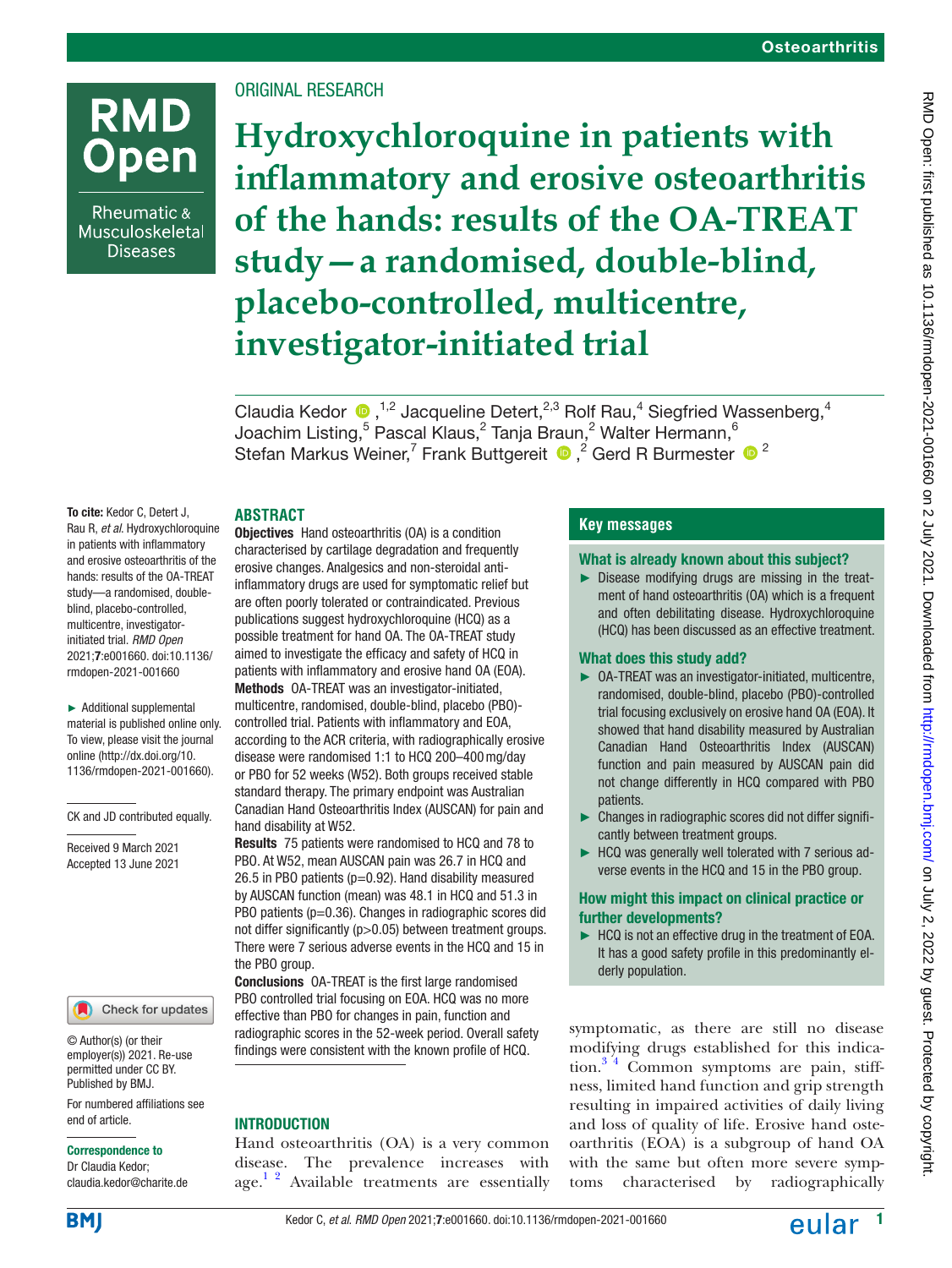proven subchondral erosions and cortical destruction, often accompanied by osteophytes, sclerosis, and joint deformity.

The EULAR has published updated recommendations for the management of hand OA.<sup>[4](#page-8-2)</sup> These recommendations list non-pharmacological measures like education, orthoses and exercises to improve function and muscle strength and pharmacological treatment that aims at pain relief and includes topical non-steroidal antiinflammatory drugs (NSAIDs), oral analgesics and short courses of NSAIDs. Intra-articular injections of glucocorticoids may be a therapeutic option but should not generally be used. A surgical approach should be considered in advanced or refractory cases. More recently, treatment with 10mg/day of prednisolone for 6weeks was shown to be efficacious and safe for the treatment of patients with painful hand OA and signs of inflammation as a short-term treatment for a disease flare-up.<sup>[5](#page-8-3)</sup> However, in many cases these options are not sufficient or contra-indicated. There is still no disease modifying antirheumatic drug indicated for the treatment of OA, hand OA or hand EOA.

Hydroxychloroquine (HCQ) is a frequently used DMARD (disease-modifying anti-rheumatic drug) therapy in rheumatoid arthritis (RA) and other chronic inflammatory conditions. It plays an important role in the treatment of patients with systemic lupus erythematosus and other connective tissue disorders. In RA, it is used mostly in patients with a milder disease course and as a coadjuvant therapy to other DMARDs like methotrexate.<sup>6</sup> Originally, it was used in malaria prevention and treatment.

In 1995 a retrospective study with eight patients with EOA refractory to treatment with NSAIDs showed an effect on pain, synovitis and morning stiffness in six of the eight patients.<sup>7</sup> Other small studies with 7 and 15 patients reported a beneficial effect of HCQ in EOA, whereas another study comparing the use of HCQ and clodronate in patients with EOA could not confirm an effect. $8-10$  In 2018, the HERO (Hydroxychloroquine Effectiveness in Reducing symptoms of Osteoarthritis) Study with 248 patients from the UK showed no significant difference in pain between patients treated with HCQ and placebo (PBO) after 6months.<sup>[11](#page-9-2)</sup> Also, in 2018 a randomised, double-blind, PBO-controlled trial with HCQ in 196 patients with symptomatic hand OA in the Netherlands found no effect on hand OA symptoms.<sup>12</sup> These results were not available at the beginning of our trial. Nevertheless, OA-TREAT provides important confirmatory and new data, since it focused exclusively on hand EOA and included measurement of radiographic progression in this subgroup of patients that is especially at risk for structural damage.

### **METHODS** Study design

OA-TREAT (acronym for *OA-Treat*ment: a prospective, randomised, double-blind, placebo-controlled clinical trial with hydroxychloroquine in patients with inflammatory osteoarthritis of the hands) was a phase 3b investigator-initiated, multicentre, randomised, doubleblind, PBO-controlled trial. The study protocol (previously published), $^{13}$  $^{13}$  $^{13}$  and its amendments [\(online supple](https://dx.doi.org/10.1136/rmdopen-2021-001660)[mental material\)](https://dx.doi.org/10.1136/rmdopen-2021-001660) were approved by the Berlin (lead site) Ethics Committee (LAGeSo) and by the German Federal Institute for Drugs and Medical Devices (BfArM) and registered on ISRCTN (ISRCTN46445413) and the European Union Drug Regulating Authorities Clinical Trials Database (EudraCT-Number 2011-001689-16). This study was funded by the German Federal Ministry of Education and Research (BMBF). Patients were recruited from November 2013 to January 2017. After randomisation, they were followed up for 52 weeks (intervention period) with additional 4weeks (safety follow-up period). All participants gave written informed consent before screening. Study design is shown in [figure](#page-2-0) 1.

## Study centres and participants

The study involved 47 centres in Germany. To be included, patients had to be between 40 and 80 years of age fulfilling the American College of Rheumatology (ACR) criteria for inflammatory hand  $OA^{14}$  with radiological signs of EOA in one or more finger joints confirmed by a central assessor on hand radiographs (not older than 6months) and clinical symptoms of inflammatory

OA defined by pain on pressure and/or active joint swelling and/or redness and/or warmth in more than three finger joints despite taking analgesics and/or NSAIDs for more than 3months. A pain score ≥4 on a numerical rating scale (0–10) and limitation in function defined as ≥26 using the Australian Canadian Hand Osteoarthritis Index (AUSCAN)-function on a numerical rating scale (0–10) were required. Medication with NSAIDs/cyclo-oxygenase-2-inhibitors should be kept constant 2weeks prior to study entry.

Radiograph scoring was made based on radiographs of both hands (not older than 6 months at screening, and not more than 2 weeks apart from week 52) in dorsovolar position. Digitalised X-rays of the left hand and, separately, of the right hand were sent to two rheumatologists (SW, RR) who are experienced in reading and scoring of radiographs. Both readers were blinded to the treatment but not to the time order of the images.<sup>14</sup> The radiographic scores of both readers were averaged per time point and patient, and these averages were used for comparisons between the treatment arms. The inclusion criterion of erosive OA of the hands was checked at the study centre by the same rheumatologists (SW, RR) (see before). Based on the (original) Kallman score, erosions were recorded as a central collapse of the cortex.

Scoring was based on the original Kallman score, the following joints were scored in each hand: the five distal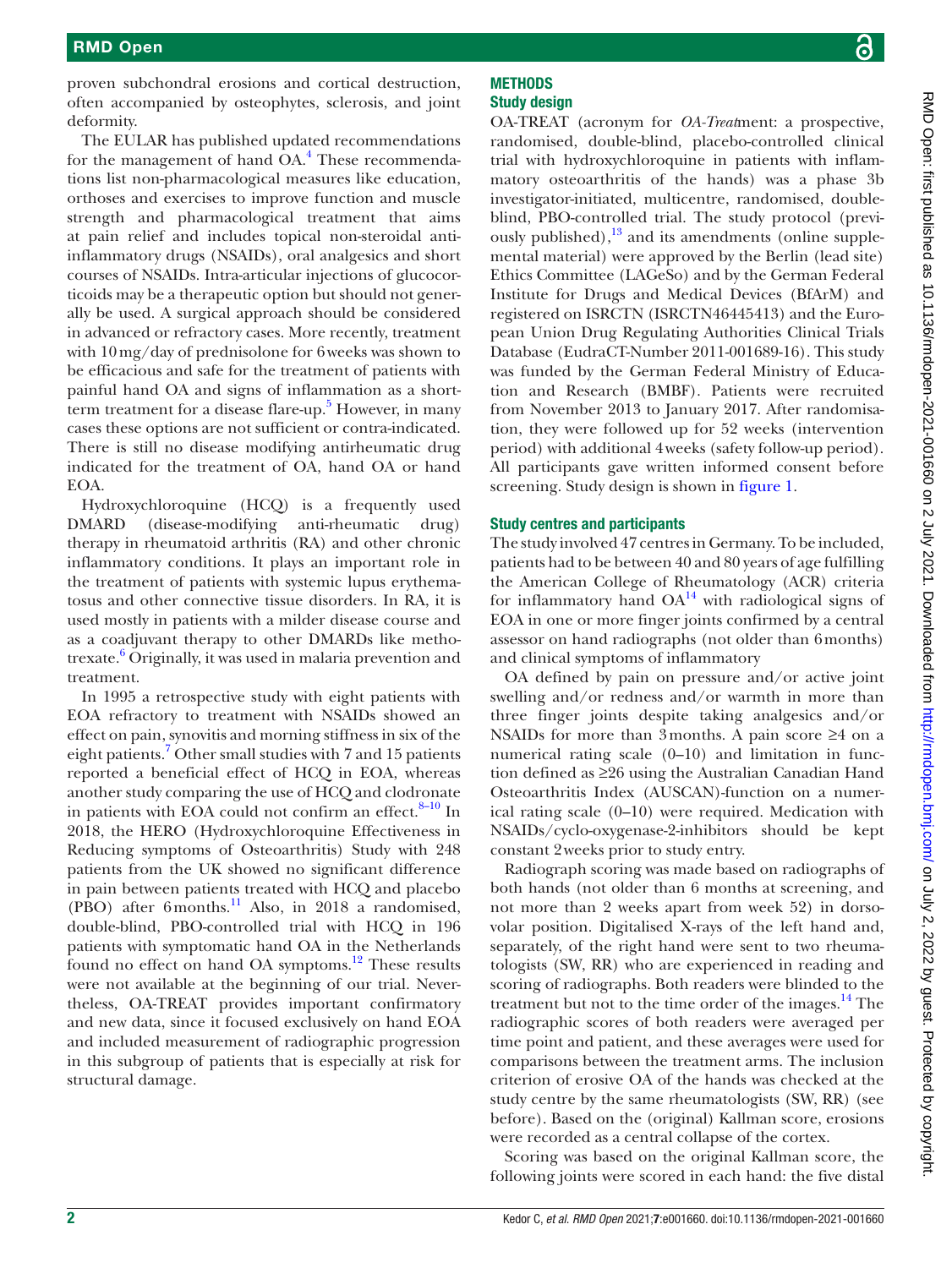

<span id="page-2-0"></span>Figure 1 OA-TREAT: study design. AUSCAN, Australian Canadian Hand Osteoarthritis Index; HCQ, hydroxychloroquine; PBO, placebo.

interphalangeal and four proximal interphalangeal joints, the first carpometacarpal (CMC1) joint and the trapezioscaphoid (TS) joint. The CMC1 and TS joints were not scored for cortical collapse, and the TS joint was not scored for osteophytes and lateral deformity. Individual joints were graded for the presence or absence of sclerosis, cysts, lateral deformity, cortical collapse and narrowing of the space (of the CMC1). Osteophytes and narrowing were differentiated into three grades. The Kallman score assesses osteophytes (0–3) and lateral deformity (0–1) in 20 joints, joint space narrowing (0–3), subchondral sclerosis  $(0-1)$  and subchondral cysts  $(0-1)$ , in 22 joints and erosions (0–1) in 18 joints resulting in a possible score range between 0 and 198[.15](#page-9-6)

Excluded were patients who were currently treated with HCQ or had received HCQ in the past for OA of the hands and patients who had not tolerated HCQ (eg, skin disease or malaria prophylaxis) or discontinued HCQ due to eye disease (eg, as assessed by an ophthalmologist). Also excluded were patients suffering or having suffered from secondary OA after one of the following diseases (eg, infectious arthritis, acromegaly, ochronosis, haemochromatosis, gout, etc) or inflammatory joint diseases. An inflammatory rheumatic disease was excluded in patients with positive rheumatoid factor, antibodies against cyclic citrullinated peptide (aCCP), antinuclear antibodies (ANA) (usually low titres) or inflammatory markers as these patients did not fulfil criteria for any other inflammatory rheumatic disease except for erosive OA. The decision about the final diagnosis was the responsibility of the investigator. Patients with lymphoma, leukaemia or any malignancy within the past 5years except for successfully treated basal cell or squamous epithelial carcinomas

of the skin were also excluded. Patients with painful syndrome of upper limbs likely to interfere with monitoring of pain as well as patients with an unstable medical condition which would expose the patient to an unacceptable risk were not allowed to participate. A planned surgery, local injections of finger or hand joints with glucocorticoids or other medications within the previous 3months and the current intake of oral, intra-articular or systemic glucocorticoids (intravenous, intramuscular) were prohibited. Patients with known retinopathy or hypersensitivity to HCQ or to one of the drugs in this study protocol and treatment with digoxin could not be included. Current participation in another clinical trial or experimental treatment was not allowed. Pregnant and breastfeeding women were also excluded.

#### Randomisation and intervention

Patients were randomised 1:1 to the treatment groups (either HCQ sulfate (200mg/day, 200 and 400mg every other day or 200mg two times a day according to body weight) or matching PBO) according to a prespecified randomisation list which contained a consecutive number and the corresponding random code A or B. The patients were randomised according to the random code of next consecutive number. The pharmacy was unblinded and knew the random list with the codes A and B, however only their employees knew whether A or B referred to the active drug HCQ. The study drugs subsequently distributed were only labelled with patient numbers.

For patients weighing between 30 and 49kg, one capsule of 200mg HCQ or PBO was given. Patients with a body weight between 50 and 64kg received one capsule with 200mg HCQ or PBO as a single dose on day 1 and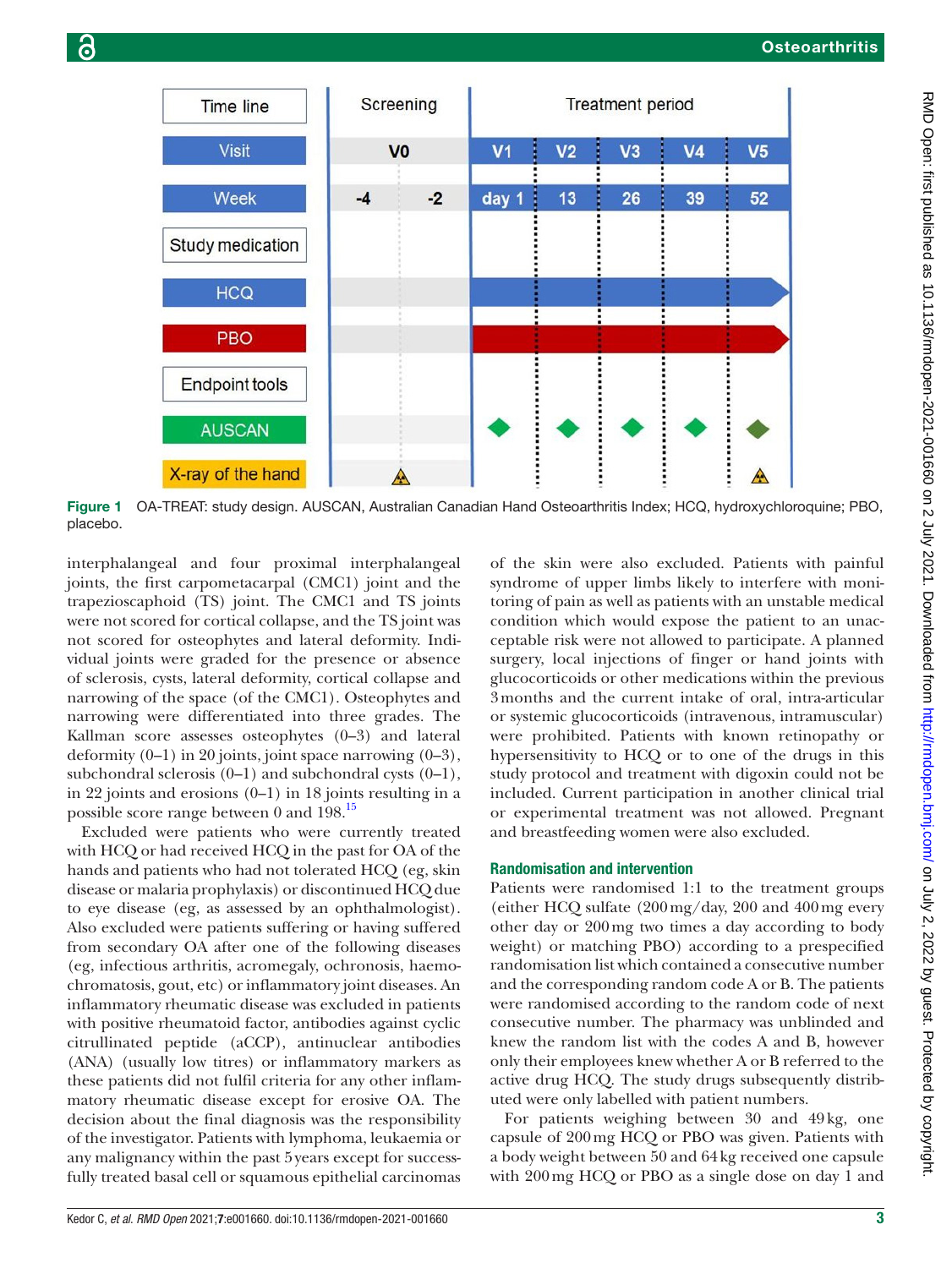two capsules with 200mg HCQ or PBO on day 2 in daily alternation. Patients with a body weight of ≥65kg receive two capsules with 200mg HCQ or PBO. PBO medication also consisted of capsules with capsule filler DAC NRF (99.5% mannitol, 0.5% high dispersible silicon dioxide) encapsulated in white opaque capsules packaged the same way as study drug (bottle)

## **Outcomes**

Data were collected at seven time points (screening, baseline, week 13, 26, 39, 52 and at safety follow-up 4weeks thereafter). Two coprimary endpoints were defined: Australian-Canadian OA Index (AUSCAN, German version) for pain and hand disability at week  $52<sup>16</sup>$ Secondary outcomes included: radiographic progression from baseline to week 52 using the Kallman score<sup>15</sup> and a modified version that was developed during this study, prior to the reading of the radiographs, to better capture erosive changes (for further details see [online supple](https://dx.doi.org/10.1136/rmdopen-2021-001660)[mental material figure S3](https://dx.doi.org/10.1136/rmdopen-2021-001660)); patient's global assessment of disease activity, patient's assessment of stiffness and physician's global assessment of disease activity comparison of pain, function, disability, quality of life, based on Health Assessment Questionnaire,<sup>17</sup> 36-Item Short Form Health Survey  $(SF-36)$ ,  $^{18}$  19 Score for Assessment and Quantification of Chronic Rheumatic Affections of the Hands, $20$ from baseline to week 52; assessment and comparison of the inflammatory status using the following parameters: joint pain and joint swelling, night pain, morning stiffness, local erythema/redness, C reactive protein (CRP) and erythrocyte sedimentation rate (ESR)-levels from baseline to week 26 and 52, comparison of the change of consumption of standard medication (NSAIDs, cyclooxygenase-2 inhibitors) within the last 7days before each visit and safety.

## Power calculation

Changes in the AUSCAN scales pain and hand function which correspond the effect sizes of 0.4 for pain and 0.25 for function were considered to be clinically relevant. Based on these assumptions a sample size of n=101 per group is sufficient to achieve a power of 80% for the multiple endpoint test. Originally, it was planned to investigate a second endpoint, the radiological endpoint as a coprimary endpoint. However, this required much larger sample sizes (n=255 per group), which was not achievable due to recruitment difficulties. Therefore, the study protocol was modified, and this endpoint was dropped as primary endpoint.

# Statistical analysis

All patients who received at least one dose of study drug and did not violate important inclusion or exclusion criteria were included in the efficacy analysis and the safety analysis. According to this rule three patients were excluded from the intention-to-treat population: one patient with joint disease due to haemochromatosis (randomised to the HCQ arm), two patients who had

been randomised to PBO but received methotrexate and leflunomide (one of both) prior to enrolment. Safety analysis mentions these patients separately.

In the analysis of radiographic outcomes only patients with complete data on Kallman scores at baseline and week 52 were included.

Missing values of primary or secondary outcome parameters were replaced by multiple imputation techniques. The number of imputations was chosen to be 10. Baseline value of the missing parameter and the last valid value of the parameter were used as covariables.

## Analysis of the primary outcome

The multiple endpoint test according to Läuter and O'Brien (SS-sum test) was applied to compare the baseline adjusted coprimary endpoint (AUSCAN pain and hand function scales) at week 52 between the groups.<sup>21</sup> Separate analyses of the AUSCAN pain and hand function scales were performed as secondary outcome tests in a second step by means of an analysis of covariance (ANCOVA). To achieve statistical significance, a onesided p value of the SS-sum test <0.025and a two-sided p value of the corresponding ANCOVA test <0.05 was needed.

## Analysis of secondary outcomes

ANCOVA was used to compare clinical outcome parameters between treatment groups. As covariable, the corresponding baseline value (or where available the mean of screening and baseline value) was included in the ANCOVA models. A non-parametric ANCOVA was used to compare the radiographic endpoints. Probability plots were used to visualise radiographic outcomes.

# Safety analyses

Adverse events (AE) were coded using MedDRA. The current MedDRA version available at the beginning of OA-TREAT (2nd half of 2013) was applied. Serious AE (SAE) terms are reported separately. AEs, SAEs that occurred before the application of the first study medication were not included in the analysis.

# RESULTS

Of 220 patients screened, 76 were randomised to HCQ and 80 to PBO ([figure](#page-4-0) 2). Distribution of participants per study site are shown in [online supplemental figure](https://dx.doi.org/10.1136/rmdopen-2021-001660) [1](https://dx.doi.org/10.1136/rmdopen-2021-001660). The other participants were either a screening failure (49 patients did not fulfil inclusion or fulfilled exclusion criteria) and 15 patients decided not to participate in the study (data not collected). Three patients were excluded from the analysis for not fulfilling inclusion criteria. Seventy-five patients were included in HCQ and 78 patients in PBO group. Groups were comparable, except for female gender (90.7% HCQ vs 76.9% PBO). Baseline characteristics are summarised in [table](#page-5-0) 1. Only one participant was unblinded due to generalised rash. At the beginning there were many (minor) protocol violations, significant deviations resulted in three exclusions from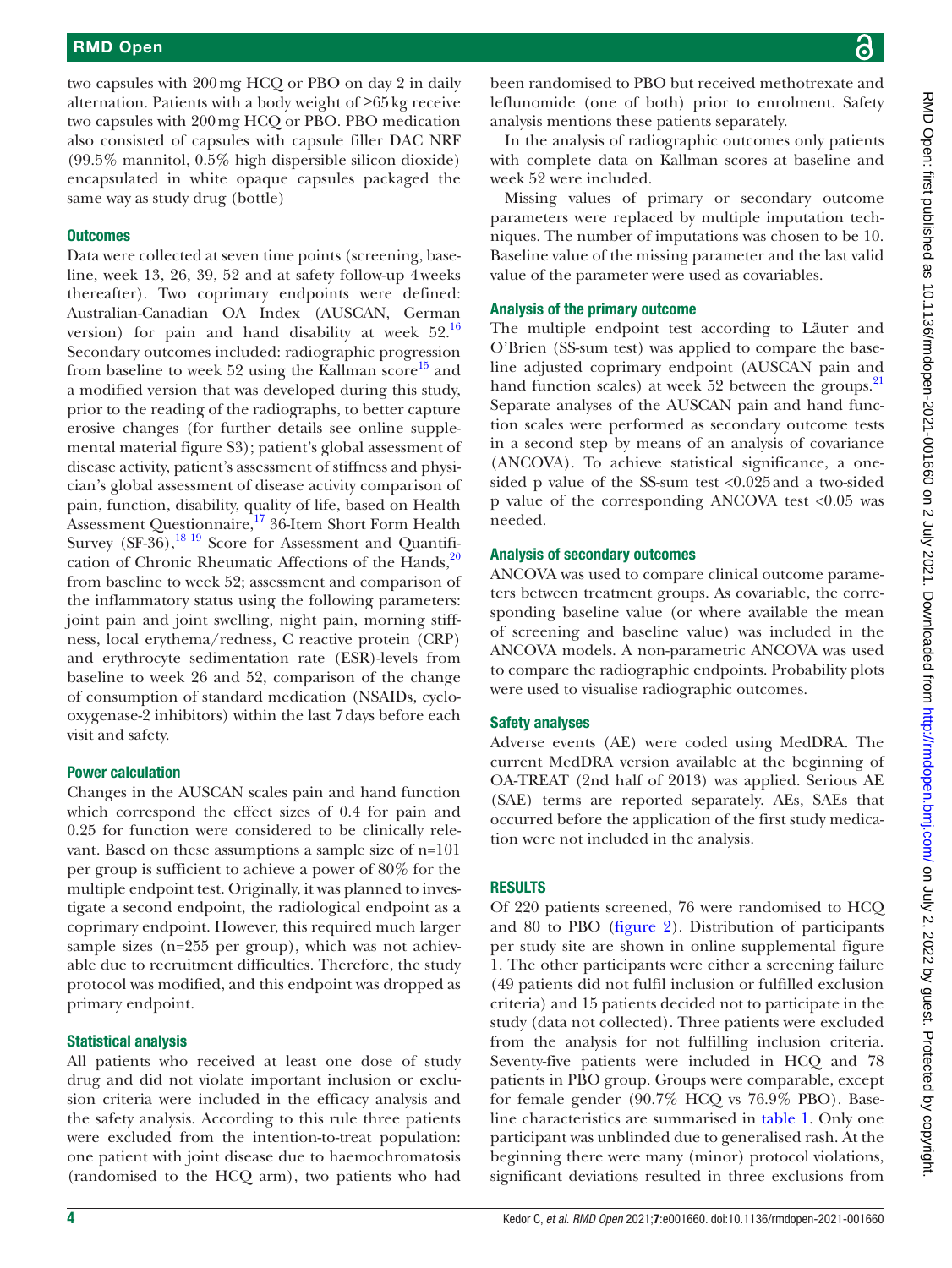

<span id="page-4-0"></span>Figure 2 Trial flow. HCQ, hydroxychloroquine.

analysis. The decision not to include data of these three patients was made before unblinding.

The reliability of the radiographic scoring was only moderate. The intraclass correlation coefficients was 0.76 for the Kallman total score.

Even after taking minor mismatches of the AUSCAN scores of pain and function into account and of using a powerful multiple endpoint test no significant difference was found in the outcome of both scales between the treatment arms [\(table](#page-5-1)  $2$ , p=0.63).

AUSCAN score for pain improved in both treatment groups, but there was no statistically significant difference between treatment groups (p=0.92). There was also some improvement in function (AUSCAN score function). However, again after taking minor mismatches at baseline into account and using ANCOVA method the outcome of the AUSCAN score for function did not differ significantly between both treatment arms (p=0.36). [Table](#page-5-1) 2 shows the results of the primary endpoint.

Concerning the secondary endpoints, there was no statistically significant difference between HCQ and PBO, except for ESR (p<0.01) in favour of HCQ and morning stiffness (p=0.001) in favour of PBO at week 52 [\(table](#page-6-0) 3). At week 26, there was no meaningful change in any parameter ([online supplemental tables S1 and S2\)](https://dx.doi.org/10.1136/rmdopen-2021-001660).

Also, regarding radiological progression (Kallman total score, erosions, osteophytes, joint space narrowing, lateral deformity, subchondral sclerosis and subchondral cysts) after 52 weeks of treatment there was no statistically significant difference between HCQ and PBO [\(table](#page-6-1) 4, figures [3 and 4,](#page-7-0) [online supplemental table S3 and figure](https://dx.doi.org/10.1136/rmdopen-2021-001660) [S2](https://dx.doi.org/10.1136/rmdopen-2021-001660)).

[Table](#page-7-1) 5 summarises the changes in NSAID/cyclooxygenase-2 inhibitor consumption. A total of 15 patients had an increase in the equivalent NSAID/cyclooxygenase-2 inhibitor dose between baseline and week 52 with 7 individuals in the HCQ versus 8 in the PBO group. Nine patients in total had  $\geq 50\%$  NSAID/cyclooxygenase-2 inhibitor increase (HCQ: n=4 vs PBO: n=5). Therefore, it was concluded that the administration of NSAIDs/cyclo-oxygenase-2 inhibitors had no statistical impact on the results of the study. At week 52, 57 patients had a decrease in NSAID/cyclo-oxygenase-2 inhibitor administration, 41 took the same dose, and in 40patients no data are available because they stopped the study prematurely.

## Safety

Four hundred and eighty-one AE occurred during the study, 245 in the HCQ group and 236 in the PBO group. SAE (n=22) occurred in both groups, although the PBO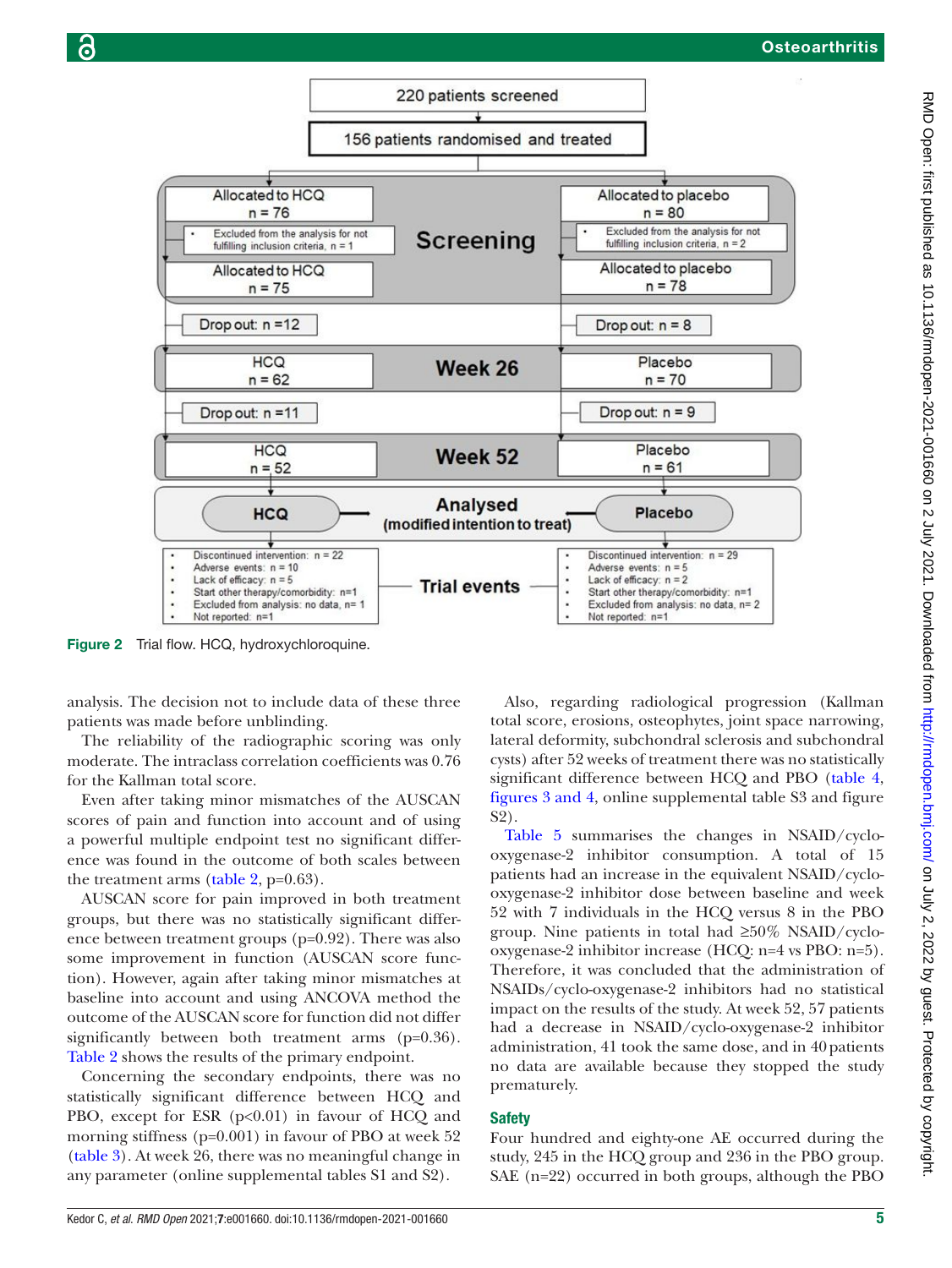<span id="page-5-0"></span>

| Table 1<br><b>Baseline characteristics</b>                           |            |             |            |             |  |
|----------------------------------------------------------------------|------------|-------------|------------|-------------|--|
|                                                                      | <b>HCQ</b> |             | <b>PBO</b> |             |  |
| <b>Parameter</b>                                                     | n          | Value       | n          | Value       |  |
| Age in years (mean (SD))                                             | 75         | 52.4(8.1)   | 78         | 50.2(6.6)   |  |
| Female gender (n (%))                                                | 75         | 68 (90.7)   | 78         | 60 (76.9)   |  |
| Disease duration in years (mean (SD))                                | 75         | 9.5(7.5)    | 78         | 10.8(8.8)   |  |
| RF IgA positive (n (%))                                              | 74         | 3. (4.1)    | 77         | 7.0(9.1)    |  |
| RF $IqM$ positive $(n (%))$                                          | 74         | 10.0(13.5)  | 77         | 8.0(10.4)   |  |
| Anti CCP-Ab positive (n (%))                                         | 74         | 3.0(4.1)    | 77         | 3.0(3.9)    |  |
| ANA positive (n (%))                                                 | 74         | 8.0(10.8)   | 77         | 4.0(5.2)    |  |
| CRP in mg/L (mean (SD))                                              | 74         | 4.8(10.4)   | 77         | 3.6(5.9)    |  |
| ESR in mm/hour (mean (SD))                                           | 73         | 14.2 (11.4) | 74         | 15.0(14.7)  |  |
| AUSCAN pain (mean (SD))                                              | 75         | 31.1(8.2)   | 78         | 30.7(8.9)   |  |
| AUSCAN function (mean (SD))                                          | 75         | 58.5 (15.5) | 78         | 57.8(17.1)  |  |
| AUSCAN stiffness (mean (SD))                                         | 74         | 6.0(2.6)    | 78         | 5.8(2.2)    |  |
| Number of swollen joints from the 30 swollen joint count (mean (SD)) | 75         | 3.8(2.8)    | 78         | 4.7(3.9)    |  |
| Number of tender joints from the 30 tender joint count (mean (SD))   | 75         | 11.5(6.2)   | 78         | 10.4(6.1)   |  |
| Sum of periarticular soft tissue oedema (mean (SD))                  | 75         | 2.7(3.8)    | 78         | 1.9(2.9)    |  |
| Patient global (mean (SD))                                           | 75         | 6.3(1.9)    | 78         | 6.1(2)      |  |
| Physician global (mean (SD))                                         | 75         | 5.6(1.5)    | 78         | 5.6(1.4)    |  |
| SF-SACRAH (mean (SD))                                                | 75         | 5.1(1.9)    | 78         | 4.9(2.1)    |  |
| HAQ (mean (SD))                                                      | 75         | 0.93(0.5)   | 78         | 0.98(0.5)   |  |
| SF-36 standardised physical total scale (mean (SD))                  | 74         | 35.7(8.4)   | 75         | 35.4(9.6)   |  |
| SF-36 standardised mental total scale (mean (SD))                    | 74         | 50.9 (10.8) | 75         | 50.0 (10.6) |  |
| Morning stiffness in minutes (mean (SD))                             | 75         | 38.3 (37.1) | 78         | 32.8 (33.5) |  |
| Nocturnal pain (n (%))                                               | 75         | 42.0 (56.0) | 78         | 44.0 (56.4) |  |
| Kallman score (mean SD)                                              | 59         | 42.5 (20.7) | 67         | 43.6 (19.8) |  |
| Kallman score (modified) (mean (SD))                                 | 59         | 47.7 (26.0) | 67         | 48.2 (24.2) |  |
| Erosion score (modified) (mean (SD))                                 | 59         | 10.0(9.2)   | 67         | 9.8(8.0)    |  |
| Original erosion score (mean SD)                                     | 59         | 4.9(3.1)    | 67         | 5.2(3.1)    |  |
| Osteophytes (mean (SD))                                              | 59         | 13.1(7.4)   | 67         | 13.4(7.5)   |  |
| Joint space narrowing (mean (SD))                                    | 59         | 17.0(7.7)   | 67         | 16.9(7.2)   |  |
| Subchondral sclerosis (mean (SD))                                    | 59         | 2.1(2)      | 67         | 2.2(2.1)    |  |
| Subchondral cysts (mean (SD))                                        | 59         | 2.9(2.4)    | 67         | 3.7(2.5)    |  |
| Lateral deformity (mean (SD))                                        | 59         | 2.5(2.2)    | 67         | 2.2(2.0)    |  |

ANA, antinuclear antibodies; AUSCAN, Australian Canadian Hand Osteoarthritis Index; CCP-Ab, cyclic citrullinated peptide antibodies; CRP, C reactive protein (normal range <5); ESR, erythrocyte sedimentation rate; HAQ, Health Assessment Questionnaire; HCQ, hydroxychloroquine; PBO, placebo; RF, rheumatoid factor; SF-36, 36 Item Short Form Health Survey; SF-SACRAH, Short Form Score for the Assessment and Quantification of Chronic Rheumatoid Affections of the Hands.

group presented numerically more events with 15 (68.2 %) individuals compared with the HCQ group: 7 (31.8 %). There were five hospitalisations in the HCQ group

(knee operation, peripheral arterial occlusive disease, pneumonia, back pain, nausea), one life-threatening SAE (rash, generalised) and one death, which occurred at

<span id="page-5-1"></span>

| <b>Table 2</b><br>Primary outcome week 52 |                                        |                              |                              |                                 |                                           |  |  |  |
|-------------------------------------------|----------------------------------------|------------------------------|------------------------------|---------------------------------|-------------------------------------------|--|--|--|
| Outcome                                   | Adj. mean HCQ<br>$(95\% \, \text{Cl})$ | Adj. mean PBO<br>$(95\%$ CI) | P value multiple<br>endpoint | P value separate<br>comparisons | Difference adj. group<br>means $(95%$ CI) |  |  |  |
| AUSCAN pain                               | 26.7 (23.9 to 29.4)                    | 26.5 (23.9 to 29.1)          | 0.63                         | 0.92                            | $0.2$ (-3.5 to 3.9)                       |  |  |  |
| <b>AUSCAN</b> function                    | 48.1 (43.0 to 53.2)                    | 51.3 (46.6 to 56.0)          |                              | 0.36                            | $-3.2$ ( $-10.0$ to 3.6)                  |  |  |  |

By means of analysis of covariance baseline adjusted mean values at week 52, baseline adjusted mean differences and their corresponding 95% CI were calculated.

Adj, adjusted; AUSCAN, Australian Canadian Hand Osteoarthritis Index; HCQ, hydroxychloroquine; PBO, placebo.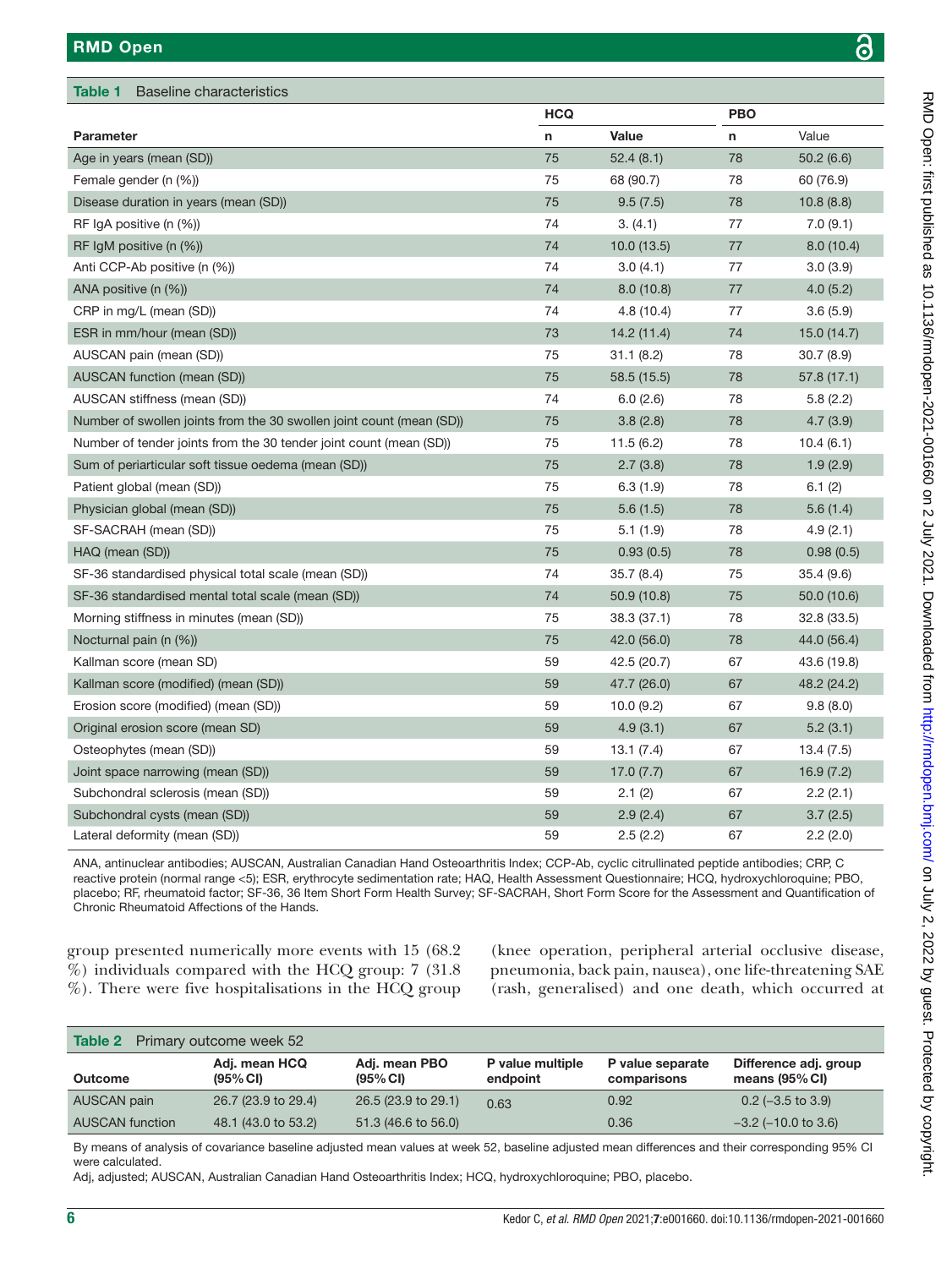<span id="page-6-0"></span>

| Table 3<br>Secondary outcome week 52   |                         |                   |      |                         |      |            |                       |                                           |
|----------------------------------------|-------------------------|-------------------|------|-------------------------|------|------------|-----------------------|-------------------------------------------|
| <b>Outcome</b>                         | Adj. mean<br><b>HCQ</b> | <b>95% CI HCQ</b> |      | Adj. mean<br><b>PBO</b> |      | 95% CI PBO | P value HCQ<br>vs PBO | Difference adj. group<br>means $(95%$ CI) |
| <b>AUSCAN stiffness</b>                | 4.8                     | 4.2               | 5.4  | 5.0                     | 4.4  | 5.5        | 0.62                  | $-0.2$ ( $-1.0$ to 0.6)                   |
| Tender joint counts                    | 6.4                     | 4.8               | 7.9  | 7.1                     | 5.4  | 8.7        | 0.49                  | $-0.7$ ( $-2.6$ to 1.3)                   |
| Swollen joint counts                   | 2.0                     | 1.3               | 2.7  | 2.1                     | 1.4  | 2.7        | 0.93                  | $0.0$ (-1.0 to 0.9)                       |
| Periarticular soft tissue<br>oedema    | 1.2                     | 0.7               | 1.6  | 1.3                     | 0.8  | 1.9        | 0.61                  | $-0.2$ ( $-0.8$ to 0.5)                   |
| <b>ESR in mm/hour</b>                  | 8.2                     | 6.9               | 9.6  | 11.7                    | 10.1 | 13.5       | < 0.01                | $-3.5$ (-6.9 to $-1.3$ )                  |
| CRP in mg/L                            | 2.1                     | 1.6               | 2.6  | 2.6                     | 2.1  | 3.2        | 0.15                  | $-0.5$ ( $-2.4$ to 1.2)                   |
| <b>HAQ</b>                             | 0.9                     | 0.8               | 1.0  | 0.8                     | 0.7  | 0.9        | 0.46                  | $0.1$ (-0.1 to 0.2)                       |
| Physician global                       | 3.2                     | 2.8               | 3.6  | 3.5                     | 3.0  | 3.9        | 0.39                  | $-0.3$ ( $-0.9$ to 0.3)                   |
| Patient global                         | 4.5                     | 3.9               | 5.1  | 5.2                     | 4.6  | 5.8        | 0.14                  | $-0.6$ ( $-1.4$ to 0.2)                   |
| <b>SF-SACRAH</b>                       | 4.00                    | 3.5               | 4.5  | 4.3                     | 3.8  | 4.7        | 0.38                  | $-0.3$ ( $-1.0$ to 0.4)                   |
| SF-36 mental                           | 48.8                    | 46.6              | 51.0 | 50.8                    | 48.7 | 52.8       | 0.22                  | $-1.9$ ( $-5.0$ to 1.2)                   |
| SF-36 physical                         | 39.8                    | 38.0              | 41.6 | 39.9                    | 38.2 | 41.6       | 0.95                  | $-0.1$ ( $-2.6$ to 2.4)                   |
| <b>Morning stiffness in</b><br>minutes | 30.2                    | 24.0              | 36.3 | 16.3                    | 10.3 | 22.3       | 0.001                 | 13.9 (5.3 to 22.5)                        |

By means of analysis of covariance baseline adjusted mean values at week 52, baseline adjusted mean differences and their corresponding 95%CI were calculated.

Adj, adjusted; AUSCAN, Australian Canadian Hand Osteoarthritis Index; CRP, C reactive protein; ESR, erythrocyte sedimentation rate; HAQ, Health Assessment Questionnaire; HCQ, hydroxychloroquine; PBO, placebo; SF-36, 36 Item Short Form Health Survey; SF-SACRAH, Score for Assessment and Quantification of Chronic Rheumatic Affections of the Hands.

week 22 in the HCQ group due to hyperglycaemic coma, which does not correspond to the known opposite influence on the glycaemic profile of HCQ therapy. There were 11 hospitalisations in the PBO group (acute renal failure, OA, peripheral nerve operation, bunion operation, foot operation, positional vertigo, sleep apnoea syndrome, fall, atrial fibrillation, acquired dacryoadenitis, syncope), four SAEs were due to significant risk by investigator's judgement (age-related macular degeneration, colour blindness, maculopathy, overdose).

Out of the patients described above, five patients had their treatment discontinued (diabetic hyperglycaemic coma, peripheral arterial occlusive disease, generalised rash, syncope), one patient had to be discontinued due

to study drug overdose. Six (mentioned before) had their treatment paused (14 days) because of pneumonia, and age-related macular degeneration, and less than 14 days because of acute renal failure, peripheral nerve operation, positional vertigo and atrial fibrillation). One (not mentioned before) had her treatment paused due to nausea (less than 14 days).

## **DISCUSSION**

OA-TREAT is the first randomised PBO controlled trial to evaluate the effectiveness of HCQ compared with PBO focusing exclusively on severe and refractory inflammatory erosive OA of the hands, defined as persisting

<span id="page-6-1"></span>

| Table 4<br>Radiographic outcome week 52 |                         |                   |      |                         |            |      |         |                                           |
|-----------------------------------------|-------------------------|-------------------|------|-------------------------|------------|------|---------|-------------------------------------------|
| Outcome                                 | Adj. mean<br><b>HCQ</b> | <b>95% CI HCQ</b> |      | Adj. mean<br><b>PBO</b> | 95% CI PBO |      | P value | Difference adj. group<br>means $(95%$ CI) |
| Kallman total score                     | 47.1                    | 46.0              | 48.2 | 46.8                    | 45.7       | 47.8 | 0.71    | $0.3$ (-1.2 to 1.9)                       |
| Erosion score                           | 5.8                     | 5.6               | 6.1  | 5.4                     | 5.2        | 5.7  | 0.02    | $0.4$ (0.1 to 0.8)                        |
| Osteophytes                             | 14.7                    | 14.3              | 15.0 | 14.7                    | 14.4       | 15.1 | 0.56    | $-0.1$ ( $-0.6$ to 0.5)                   |
| Joint space narrowing                   | 17.9                    | 17.4              | 18.3 | 17.9                    | 17.5       | 18.3 | 0.96    | $0.0$ (-0.7 to 0.6)                       |
| Lateral deformity                       | 2.6                     | 2.4               | 2.7  | 2.6                     | 2.4        | 2.7  | 0.95    | $0.0$ (-0.2 to 0.2)                       |
| Subchondral cysts                       | 3.7                     | 3.3               | 4.0  | 3.8                     | 3.5        | 4.2  | 0.25    | $-0.2$ ( $-0.6$ to 0.3)                   |
| <b>Sclerosis</b>                        | 2.4                     | 2.1               | 2.7  | 2.3                     | 2.1        | 2.6  | 0.44    | $0.1$ (-0.3 to 0.5)                       |

The Kallman score assesses osteophytes (0–3) and lateral deformity (0–1) in 20 joints, joint space narrowing (0–3), subchondral sclerosis (0– 1) and subchondral cysts (0–1), in 22 joints and erosions (0–1) in 18 joints resulting in a possible score range between 0 and 198. By means of analysis of covariance baseline adjusted mean values at week 52 and their corresponding 95%CI were calculated. HCQ, hydroxychloroquine; PBO, placebo.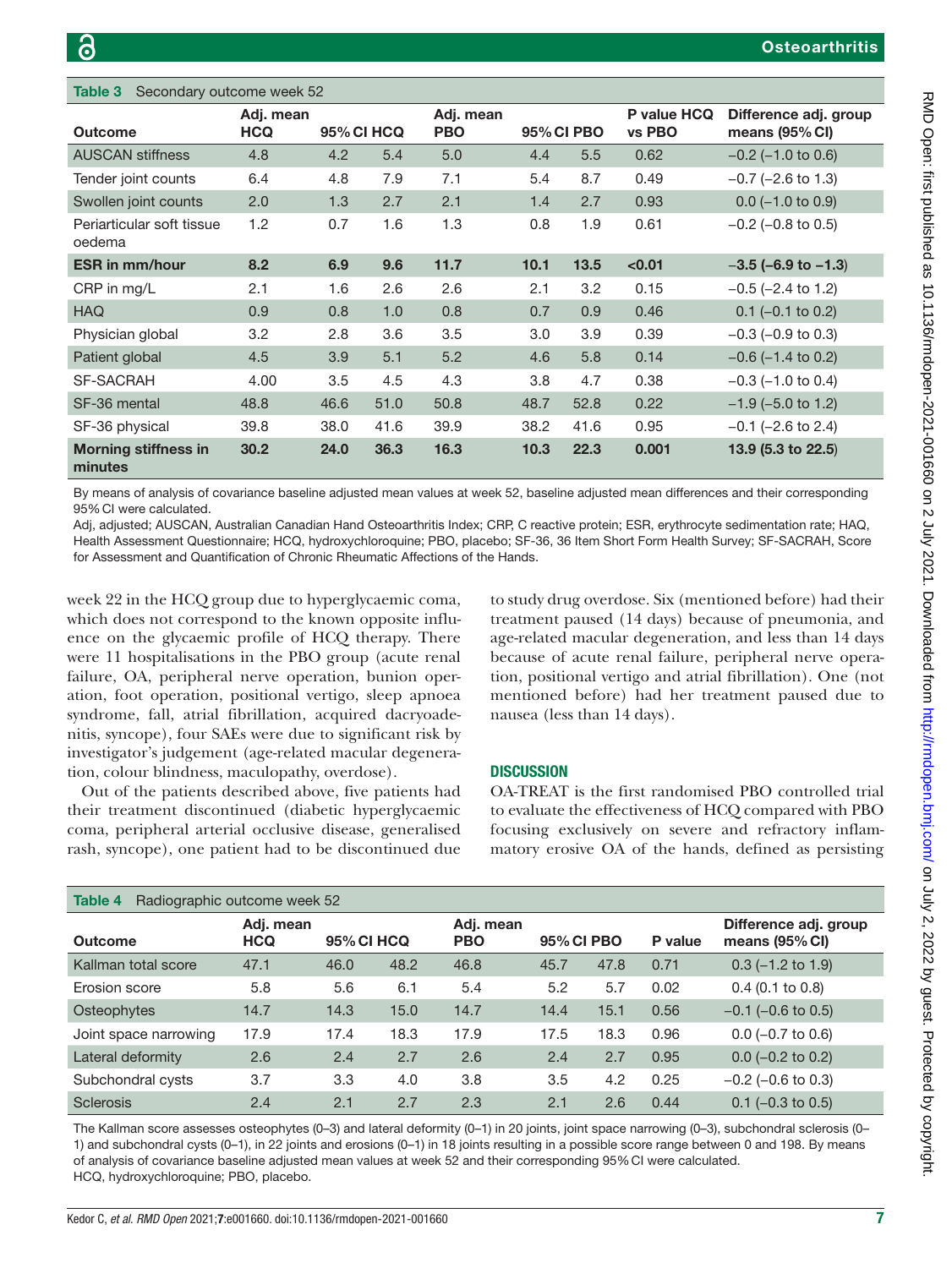

<span id="page-7-0"></span>Figure 3 Kallman total score change between baseline and week 52.

symptoms of digital inflammatory OA (pressure pain of the joints and/or florid joint swelling and/or redness and/or warmth) with more than three finger joints for more than 3 months despite taking analgesics and NSAIDs.

There was no difference in both coprimary endpoints AUSCAN pain and AUSCAN function between treatment with HCQ and PBO.

In the randomised, double blind, PBO-controlled Dutch study published in  $2018$ .<sup>12</sup> Ninety-eight patients in each group with painful hand OA fulfilling ACR criteria for hand OA and confirmed by radiographic evidence of OA at least grade 1 in two joints of the hands according to the Kellgren and Lawrence Classification were treated with HCQ 400mg/ day or PBO over 24 weeks. No superior effect of HCQ was found to PBO in reducing pain as measured on a visual pain scale. Also, no effect could be observed in change of



Kallman erosion score

Figure 4 Kallman erosion score change between baseline and week 52.

<span id="page-7-1"></span>AUSCAN and Arthritis Impact Measurement Scale 2 Short Form after 24 weeks of treatment. In the HERO study from the UK, also published in 2018, 124 patients in each group were treated with HCQ or PBO over 1year. The inclusion and exclusion criteria of HERO were comparable to those of the OA-TREAT trial. Both trials required a clinical diagnosis of hand OA confirmed by ACR criteria and radiographic evidence of OA as well as a pain level of >4 on a scale of 0–10. Use of analgetic medication should be kept constant for 4 weeks (HERO) versus 2 weeks (OA-TREAT) before baseline and could be used as needed during both trials. In the HERO Study HCQ dose was adjusted according to the actual ideal body weight of the patient whereas it remained constant based on initial body weight in OA-TREAT. It is worthwhile to mention that some important baseline Table 5 Patients NSAIDs/cyclo-oxygenase-2 inhibitors administration: decrease and increase between baseline and week 52 NSAID/cyclo-oxygenase-2 inhibitor dose Total (n) HCQ (n) PBO (n) Increase Total 15 7 8  $\geq$ 50 % 9 4 5 Decrease 57 21 36 Equal 17 24 17 Without data at week 52 40 23 17 \*N=number of patients. HCQ, hydroxychloroquine; NSAID, non-steroidal anti-inflammatory drug; PBO, placebo.

parameters are very similar in both studies: for example, the (original) baseline Kallman score was 42.5 for HCQ and 43.8 for PBO in OA-TREAT and 42.7 and 43.9 in HERO and mean visual analogue scale pain was 6.3 and 6.1 versus 6.9 and 6.8, whereas others like AUSCAN pain and AUSCAN function were about 2.5 times higher in our study.

Primary outcome criteria in the HERO study were pain and the AUSCAN pain score. In contrast, there were two outcome criteria in OA-TREAT: the AUSCAN score for pain, like in the HERO study, and the AUSCAN score for disability at week 52. But in summary all primary (and secondary) clinical outcome parameters showed no significantly different changes in both studies.

The most important difference between HERO and OA-TREAT was that the latter required the inclusion of at least one erosion. The (original) Kallman score describes erosions as a central collapse of the cortex $^{15\,22}$  and assesses them as present or not (1 or 0). A change of the erosion size cannot be recorded. Therefore, it contributes with a maximum score of 18 less than 10% of the overall score of 198 points, although the bone-destructive process is the most impressive change in EOA and the feature most likely to respond to treatment.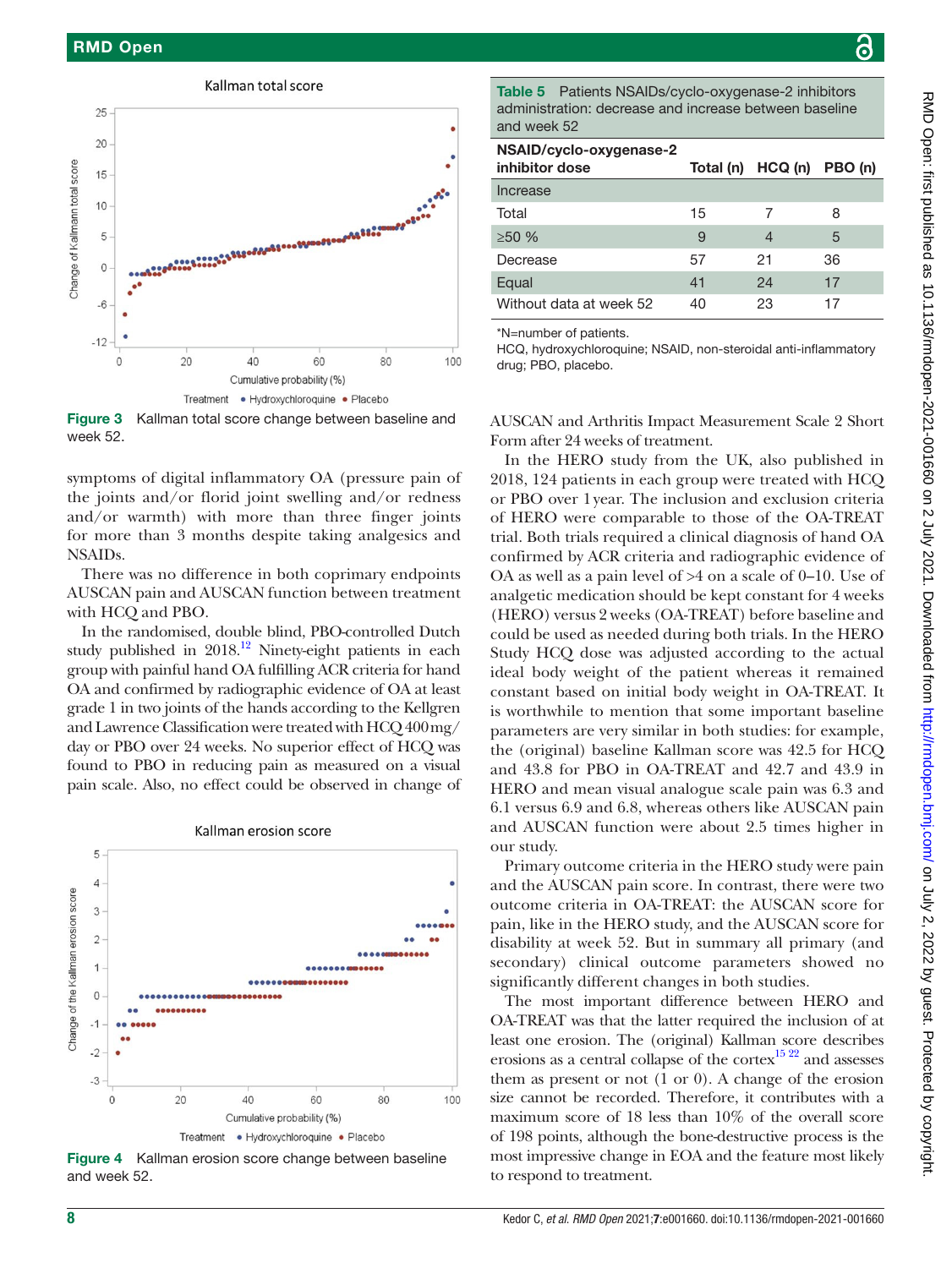At the time this study was designed and approved, there were no published data for randomised controlled trial with HCQ for the treatment of hand OA. Our findings are in line with the two publications quoted above from the Netherlands and from the UK published in 2018, all showing the same result that HCQ is not superior to PBO for the treatment of clinical signs and symptoms of hand OA.

The hallmark of our study was to investigate the efficacy of HCQ in erosive OA of the hands. However, also here no treatment effect could be demonstrated clearly showing that HCQ—although usually well tolerated—is not effective to prevent structural damage in hand OA.

Weakness of this study:

Since OA is a slowly progressing disease, the observed time of 52 weeks for radiological progression may have been too short.

To collect and compare the inflammatory status the following parameters were used: joint pain, joint swelling, nocturnal pain, morning stiffness, local erythema/ redness, CRP and ESR levels from baseline to weeks 26 and 52. A systematic ultrasound or MRI might have been a superior assignment of active inflammation, but this was beyond the means of our trial. The inclusion of these techniques would have increased the total cost of the trial far beyond the limited public funding for the trial.

Thus, the search for the underlying mechanism that cause the disease and for disease modifying treatments must continue. Presumably, tackling inflammatory mechanisms appears to be helpful here, not only suggested by the short-term treatment success of glucocorticoids, $\delta$ but also by the interesting finding that tumour necrosis factor inhibitor treatment is associated with a lower risk of hand OA progression in patients with RA.<sup>[23](#page-9-12)</sup>

A previous study, the digital osteoarthritis in refractory hand OA-study (DORA), evaluating adalimumab in patients with refractory hand OA, failed to demonstrate any clinical 50% improvement after 6 weeks. There were also no statistically significant differences for any of the secondary outcomes (number of painful joints and of swollen joints, morning stiffness, patient global assessments, functional index for hand OA and consumption of analgesics). $24$ 

## **CONCLUSION**

In this study, we could confirm the data of recent publications showing that HCQ is not more effective than PBO for the treatment of (erosive) hand OA and therefore cannot be recommended as a disease modifying anti-OA drug.

#### Author affiliations

<sup>1</sup>Institute of Medical Immunology, Charité Universitätsmedizin Berlin, Berlin, Germany

<sup>2</sup>Rheumatology and Clinical Immunology, Charité Universitätsmedizin Berlin, Berlin, Germany

- <sup>3</sup>Rheumatologie, Rheumatologisch-immunologische Praxis, Templin, Germany 4 Rheumatologie, Rheumazentrum Ratingen, Ratingen, Germany
- 5 Epidemiology Unit, Deutsches Rheuma-Forschungszentrum, Berlin, Germany <sup>6</sup>Rheumatology, Kerckhoff-Klinik GmbH, Bad Nauheim, Hessen, Germany

<sup>7</sup> Medizinische Abteilung, Krankenhaus der Barmherzigen Brüder Trier, Trier, Germany

Acknowledgements We thank the study nurses and patients; without them, the study would not have been possible. We thank all participating centres for contributing to study participants and high quality of data. The study results have been as Oral Presentation in 2020 [\(https://ard.bmj.com/content/79/Suppl\\_1/115\)](https://ard.bmj.com/content/79/Suppl_1/115).

Collaborators This study was funded by the German Federal Ministry of Education and Research (BMBF) under registration 01KG 1106.

Contributors CK was responsible for data collection and analysis, manuscript writing and final approval of the manuscript. JD was responsible for the conception and design, data collection and analysis, manuscript writing and final approval of the manuscript. PK was responsible for data collection and analysis, critical revision and final approval of the manuscript. JL was responsible for conception and design, data analysis, interpretation of data, critical revision and final approval of the manuscript. TB was responsible for data collection and analysis, critical revision and final approval of the manuscript. SW was responsible for conception and design, data collection and analysis, critical revision and final approval of the manuscript. RR was responsible for conception and design, data collection and analysis, critical revision and final approval of the manuscript. WH was responsible for data collection, critical revision and final approval of the manuscript. SMW was responsible for data collection, critical revision and final approval of the manuscript. MBB was responsible for data collection, critical revision and final approval of the manuscript. FB was responsible for conception and design, interpretation of data, critical revision and final approval of the manuscript. GRB was responsible for conception and design, interpretation of data, critical revision and final approval of the manuscript. All authors read and approved the final manuscript.

Funding This study was funded by the German Federal Ministry of Education and Research (BMBF) under registration 01KG 1106.

Competing interests None declared.

Patient consent for publication Not required.

Ethics approval The study was conducted according to the ethical principles of the Declaration of Helsinki. The study protocol and all amendments were reviewed by the Independent Ethics Commission of the State of Berlin (Ethik-Kommission des Landes Berlin) and independent ethics committees for each centre (EudraCT number 2011-001689-16, protocol number 20110531, ethics committee registration number 13/00029 EK 13).

Provenance and peer review Not commissioned; externally peer reviewed.

Data availability statement Data are available upon reasonable request. Data are available upon request.

Open access This is an open access article distributed in accordance with the Creative Commons Attribution 4.0 Unported (CC BY 4.0) license, which permits others to copy, redistribute, remix, transform and build upon this work for any purpose, provided the original work is properly cited, a link to the licence is given, and indication of whether changes were made. See: [https://creativecommons.org/](https://creativecommons.org/licenses/by/4.0/) [licenses/by/4.0/](https://creativecommons.org/licenses/by/4.0/).

#### ORCID iDs

Claudia Kedor <http://orcid.org/0000-0001-9361-9213> Frank Buttgereit<http://orcid.org/0000-0003-2534-550X> Gerd R Burmester <http://orcid.org/0000-0001-7518-1131>

#### <span id="page-8-0"></span>**REFERENCES**

- 1 Cushnaghan J, Dieppe P. Study of 500 patients with limb joint osteoarthritis. I. Analysis by age, sex, and distribution of symptomatic joint sites. *[Ann Rheum Dis](http://dx.doi.org/10.1136/ard.50.1.8)* 1991;50:8–13.
- 2 Zhang Y, Niu J, Kelly-Hayes M, *et al*. Prevalence of symptomatic hand osteoarthritis and its impact on functional status among the elderly: the Framingham study. *[Am J Epidemiol](http://dx.doi.org/10.1093/aje/kwf141)* 2002;156:1021–7.
- <span id="page-8-1"></span>3 Hermann W, Lambova S, Muller-Ladner U. Current treatment options for osteoarthritis. *[Curr Rheumatol Rev](http://dx.doi.org/10.2174/1573397113666170829155149)* 2018;14:108–16.
- <span id="page-8-2"></span>4 Kloppenburg M, Kroon FP, Blanco FJ, *et al*. 2018 update of the EULAR recommendations for the management of hand osteoarthritis. *[Ann Rheum Dis](http://dx.doi.org/10.1136/annrheumdis-2018-213826)* 2019;78:16–24.
- <span id="page-8-3"></span>5 Kroon FPB, Kortekaas MC, Boonen A, *et al*. Results of a 6 week treatment with 10 Mg prednisolone in patients with hand osteoarthritis (hope): a double-blind, randomised, placebo-controlled trial. *[Lancet](http://dx.doi.org/10.1016/S0140-6736(19)32489-4)* 2019;394:1993–2001.
- <span id="page-8-4"></span>6 Rainsford KD, Parke AL, Clifford-Rashotte M, *et al*. Therapy and pharmacological properties of hydroxychloroquine and chloroquine